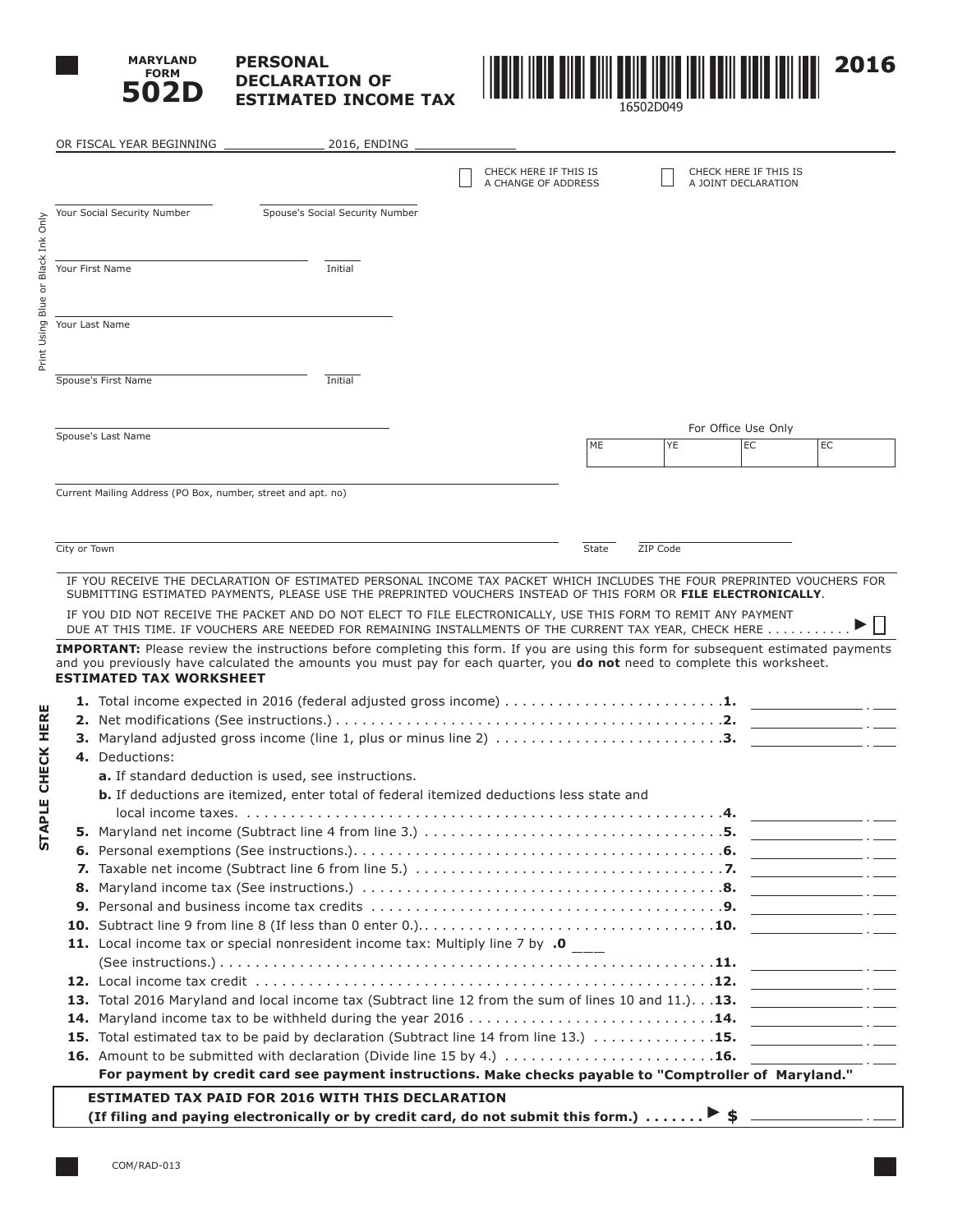

## **PERSONAL DECLARATION OF ESTIMATED INCOME TAX INSTRUCTIONS**

**Purpose of declaration** The filing of a declaration of estimated Maryland income tax is a part of the pay-as-you-go plan of income tax collection adopted by the State. If you have any income such as pensions, business income, lottery, capital gains, interest, dividends, etc., from which no tax is withheld, or wages from which not enough Maryland tax is withheld, you may have to pay estimated taxes. The law is similar to the federal law.

**Who must file a declaration** You must file a declaration of estimated tax if you are required to file a Maryland income tax return *and* your gross income would be expected to develop a tax of more than \$500 in excess of your Maryland withholding.

You must file a declaration with payment in full within 60 days of receiving \$500 or more of income from awards, prizes, lotteries or raffles, whether paid in cash or property if Maryland tax has not been withheld. A married couple may file a joint declaration.

**When to file a declaration** You must pay at least one-fourth of the total estimated tax on line 14 of this form on or before **April 15, 2016**. The remaining quarterly payments are due **June 15, 2016, September 15, 2016 and January 15, 2017**. You may pay the total estimated tax with your first payment, if you wish. If you are filing on a fiscal year basis, each payment is due by the 15th day of the 4th, 6th, 9th and 13th months following the beginning of the fiscal year.

**Overpayment of tax** If you overpaid your 2015 income tax (Form 502 or 505), you may apply all or part of the overpayment to your 2016 estimated tax. If the overpayment applied equals or exceeds the estimated tax liability for the first quarterly payment, you are not required to file the declaration. If the overpayment applied is less than the estimated tax liability, you should file the declaration and pay the balance of the first installment. Preprinted vouchers will be mailed to you for the remaining payments.

**How to estimate your 2016 tax** The worksheet is designed to develop an estimate of your 2016 Maryland and local income tax. Be as accurate as you can in forecasting your 2015 income. You may use your 2015 income tax as a guide, but if you will receive more income than you did in 2015, you must pay at least 110% of your prior year tax to avoid interest for underpayment of estimated tax. For the purpose of estimating, rounding all amounts to the nearest dollar is recommended.

Nonresidents who want to estimate 2016 Maryland taxes may use the Nonresident Estimate Tax Calculator at **www.marylandtaxes.com**.

#### **Specific Instructions:**

**Line 1.** Total income expected in 2016 is your estimated federal adjusted gross income.

**Line 2.** Net modifications. You must add certain items to your federal adjusted gross income. See Instruction 12 of the tax instructions. You may subtract certain items from federal adjusted gross income. See Instruction 13 of the tax instructions. Enter on this line the net result of additions and subtractions.

**Line 4.** Deductions. You may compute your tax using the standard deduction method or the itemized deduction method.

**Standard deduction.** Compute 15% of line 3.

**If Filing Status 1, 3, 6:** If the amount computed is less than \$1,500, enter \$1,500; if the amount is between \$1,500 and \$2,000, enter that amount; if the amount is more than \$2,000, enter \$2,000.

**If Filing Status 2, 4, 5**: If the amount computed is less than \$3,000, enter \$3,000; if the amount is between \$3,000 and \$4,000, enter that amount; if the amount is more than \$4,000, enter \$4,000.

**Itemized deductions.** Enter the total of federal itemized deductions less state and local income taxes.

**Line 6.** Personal exemptions. If your FAGI will be \$100,000 or less, you are allowed:

- a. \$3,200 each for taxpayer and spouse.
- b. \$1,000 each for taxpayer and spouse if age 65 or over and/or blind.
- c. \$3,200 for each allowable dependent, other than taxpayer and spouse. The amount is doubled for allowable dependents age 65 or over.

 If your FAGI will be more than \$100,000, see chart below to determine the amount of exemption you can claim for items a and c above.

|                        |                        | If you will file your tax return                                         |                                                                                          |  |  |
|------------------------|------------------------|--------------------------------------------------------------------------|------------------------------------------------------------------------------------------|--|--|
|                        | If Your federal AGI is | Single or<br>Married Filing<br>Separately<br>Each<br><b>Exemption is</b> | Joint, Head of<br>Household<br>or Qualifying<br>Widow(er)<br>Each<br><b>Exemption is</b> |  |  |
|                        | \$100,000 or less      | \$3,200                                                                  | \$3,200                                                                                  |  |  |
| Over                   | <b>But not</b><br>over |                                                                          |                                                                                          |  |  |
| \$100,000              | \$125,000              | \$1,600                                                                  | \$3,200                                                                                  |  |  |
| \$125,000              | \$150,000              | \$800                                                                    | \$3,200                                                                                  |  |  |
| \$150,000              | \$175,000              | \$0                                                                      | \$1,600                                                                                  |  |  |
| \$175,000<br>\$200,000 |                        | \$0                                                                      | \$800                                                                                    |  |  |
|                        | In excess of \$200,000 | \$0                                                                      | \$0                                                                                      |  |  |

**Line 8.** Maryland income tax. Use the tax rate schedules below to compute your tax on the amount on line 7.

For taxpayers filing as Single, Married Filing Separately, or as Dependent Taxpayers. This rate also is used for taxpayers filing as Fiduciaries.

#### **Tax Rate Schedule I**

| If taxable net income is: |     |               |             | <b>Maryland Tax is:</b> |            |                          |  |
|---------------------------|-----|---------------|-------------|-------------------------|------------|--------------------------|--|
| At least:                 |     | but not over: |             |                         |            |                          |  |
|                           | \$0 | \$1,000       |             |                         | 2.00%      | of taxable net income    |  |
| \$1,000                   |     | \$2,000       | \$20.00     |                         | plus 3.00% | of excess over \$1,000   |  |
| \$2,000                   |     | \$3,000       | \$50.00     |                         | plus 4.00% | of excess over \$2,000   |  |
| \$3,000                   |     | \$100,000     | \$90.00     |                         | plus 4.75% | of excess over \$3,000   |  |
| \$100,000                 |     | \$125,000     | \$4,697.50  |                         | plus 5.00% | of excess over \$100,000 |  |
| \$125,000                 |     | \$150,000     | \$5,947.50  |                         | plus 5.25% | of excess over \$125,000 |  |
| \$150,000                 |     | \$250,000     | \$7,260,00  |                         | plus 5.50% | of excess over \$150,000 |  |
| \$250,000                 |     | $=$ $-$       | \$12,760.00 |                         | plus 5.75% | of excess over \$250,000 |  |